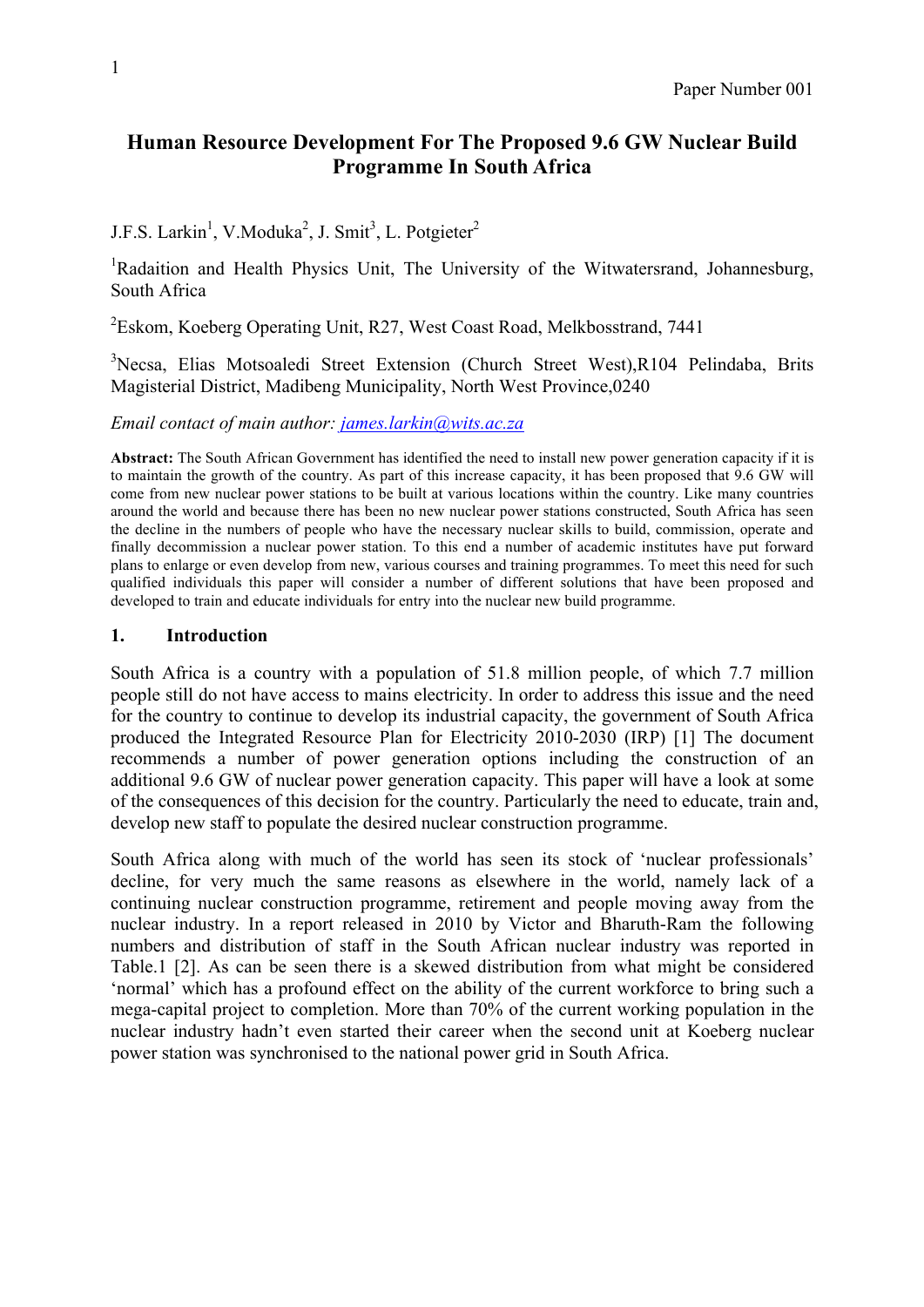| $\sigma$ $\alpha$<br>cange<br>Δ<br>. . | $\bigcap$<br>⌒⌒<br>∠∪∹ | $\sim$<br>n n<br>.<br>υv<br>- | AC<br>$\Lambda$ $\Gamma$<br>. . <u>.</u><br>7V. | $\overline{r}$ $\cap$<br>$\overline{c}$<br><br>◡◡<br>$\overline{\phantom{0}}$ | $\sim$<br>$\sim$<br>OU.<br>. |
|----------------------------------------|------------------------|-------------------------------|-------------------------------------------------|-------------------------------------------------------------------------------|------------------------------|
| ے مد<br>⊷                              |                        | ັ                             | ∸~                                              | ∠∪                                                                            |                              |

*Table 1 Age distribution of the SA nuclear workforce 2010 [2]*

In order then to meet this shortfall in adequately prepared staff, the country is in the process of putting a number of plans into place to develop suitably qualified individuals who will be capable of working in the nuclear arena. These plans include people both at a professional level but also those people who will work at an artisan/technician level.

# **2. Dimensions of the task**

Before any sort of meaningful response to the need for training and education of staff can be developed, it is necessary to get a detailed view of what is going to be required in terms of numbers of adequately qualified people capable of participating in a construction project of the size contemplated in the IRP. To this end, the Nuclear Industry Association of South Africa (NIASA) have commissioned a number of reports, culminating in the release of the Niasa Educational Sub-Committee Report on Skills Requirements for the Proposed Nuclear Build Programme [3]. This document, drawing from the experiences of a number of countries and organisations tries to put figures and financial costs to the number of people that need to be trained and educated. In developing this report that is based on international experience from both the United States and The Organisation for Economic Co-operation and Development (OECD) countries, a number of specific assumptions had to be made about the South African workforce, which reflected prevailing labour-intensive work practices in the country. This has resulted in a need to devise a regional multiplier for the numbers of people required to carry out a range of construction jobs. This value has been put at 2.15. This figure compares favourably with numbers of workforce needed to construct the Daya Bay nuclear power plant built in The Peoples Republic of China [4].

# **2.1. Adjusted construction labour requirements in South Africa**

Using US DoE figures [5] for the construction of a 1000MW Pressurised Water Reactor adjusted for South African conditions, and assuming that for every five on-site construction jobs there will be a need for an additional support staff member, it has been estimated that the peak onsite labour numbers, per unit under construction will be of the order of 5,630 personnel (Table 2).

| <b>Job Type</b>                                     | Peak average personnel |  |
|-----------------------------------------------------|------------------------|--|
| Craft Labour – artisans/technicians                 | 4140                   |  |
| Craft Supervision                                   | 210                    |  |
| Site indirect labour                                | 410                    |  |
| Quality control inspectors                          | 100                    |  |
| NSSS Vendor and subcontractor staff                 | 360                    |  |
| EPC Contractor's managers, engineers and schedulers | 260                    |  |
| Start-up personnel                                  | 150                    |  |
| <b>Total</b>                                        | 5630                   |  |

**Table 2** Peak on-site construction labour required for one Gen III type reactor (SA) adjusted [3]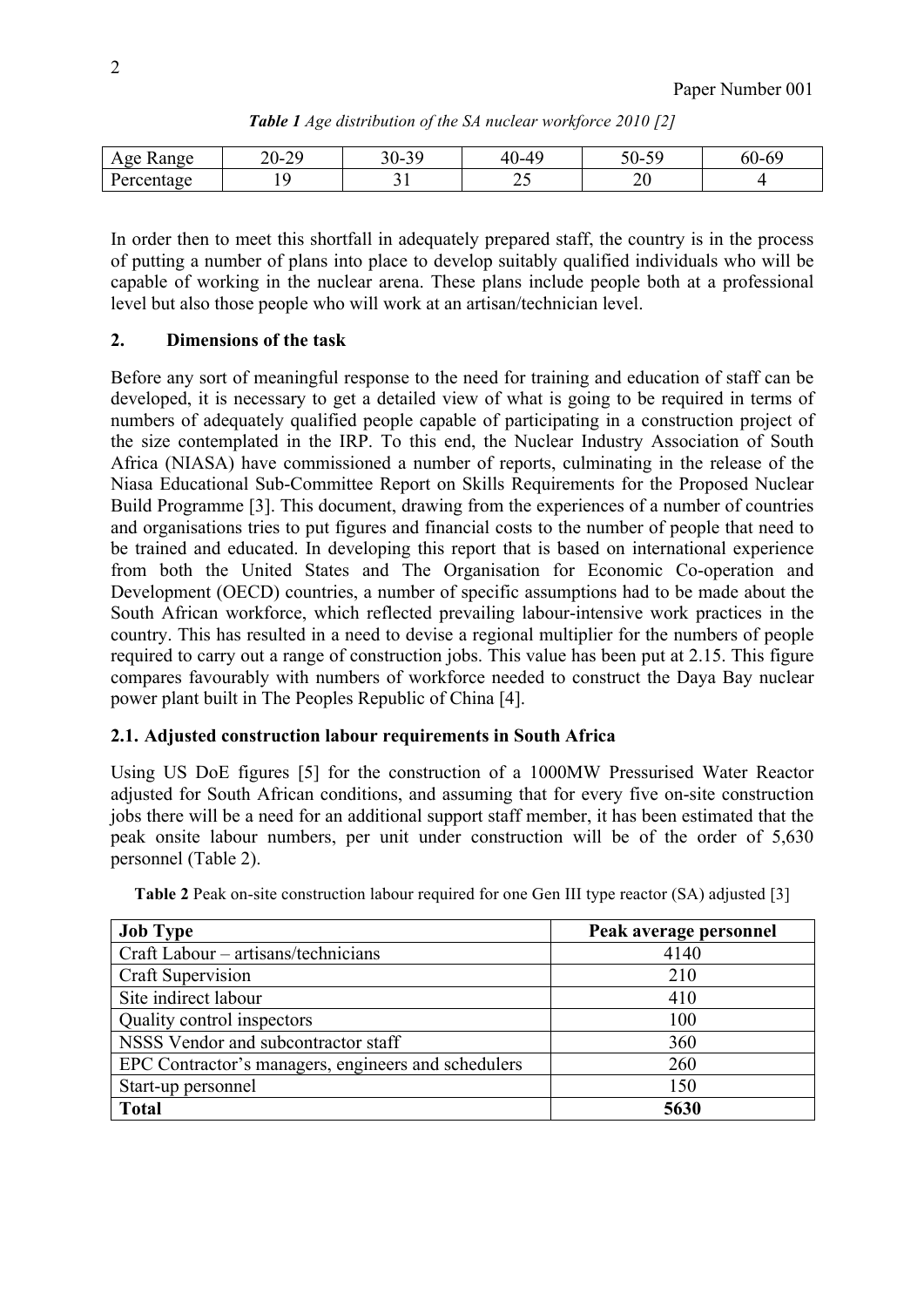Table 2 considers the labour requirements for a single unit; if however one contemplates the entire project lifecycle then Fig 1 gives the overall staffing requirements, divided into graduate and non-graduate categories. As can be seen the artisan/technician numbers greatly exceeds graduate numbers indicating where most of the training and education efforts need to be concentrated.



*Figure 1 Total labour requirements for construction of six Gen III type PWR units*

The figures show an increase from year five when construction of the first unit begins, until year ten when construction of the fourth unit begins, there after there is an decrease in numbers as each unit moves into the commissioning/testing phase and finally into commercial operation. There will be a steady increase in the numbers of people requiring training and education as each of the first four units begins construction, but then when units five and six start construction there will be an additional increase in training numbers as these units will be built in a different geographical location to units one – four and much of the artisanal/technical workforce will be unwilling to relocate to the new region. Years three and four become critical for graduate education, as the project requires an additional 200 people per year. Years five – ten see the annual need for additional non-graduate staff rise from 1000 to 6000 people per year! This will have a very significant impact on the further education establishments within the regions of the nuclear power stations construction.

# **3. Training and Educational Initiatives to meet forecast demand**

It can be seen then that there are two very clearly defined educational streams that need to be developed, resourced and maintained if this ambitious construction project of six units is to be achieved: the graduate level producing the engineers, scientists and senior and middle level management, and the artisanal/technician level, the craftsmen responsible for the actual construction of the power station units.